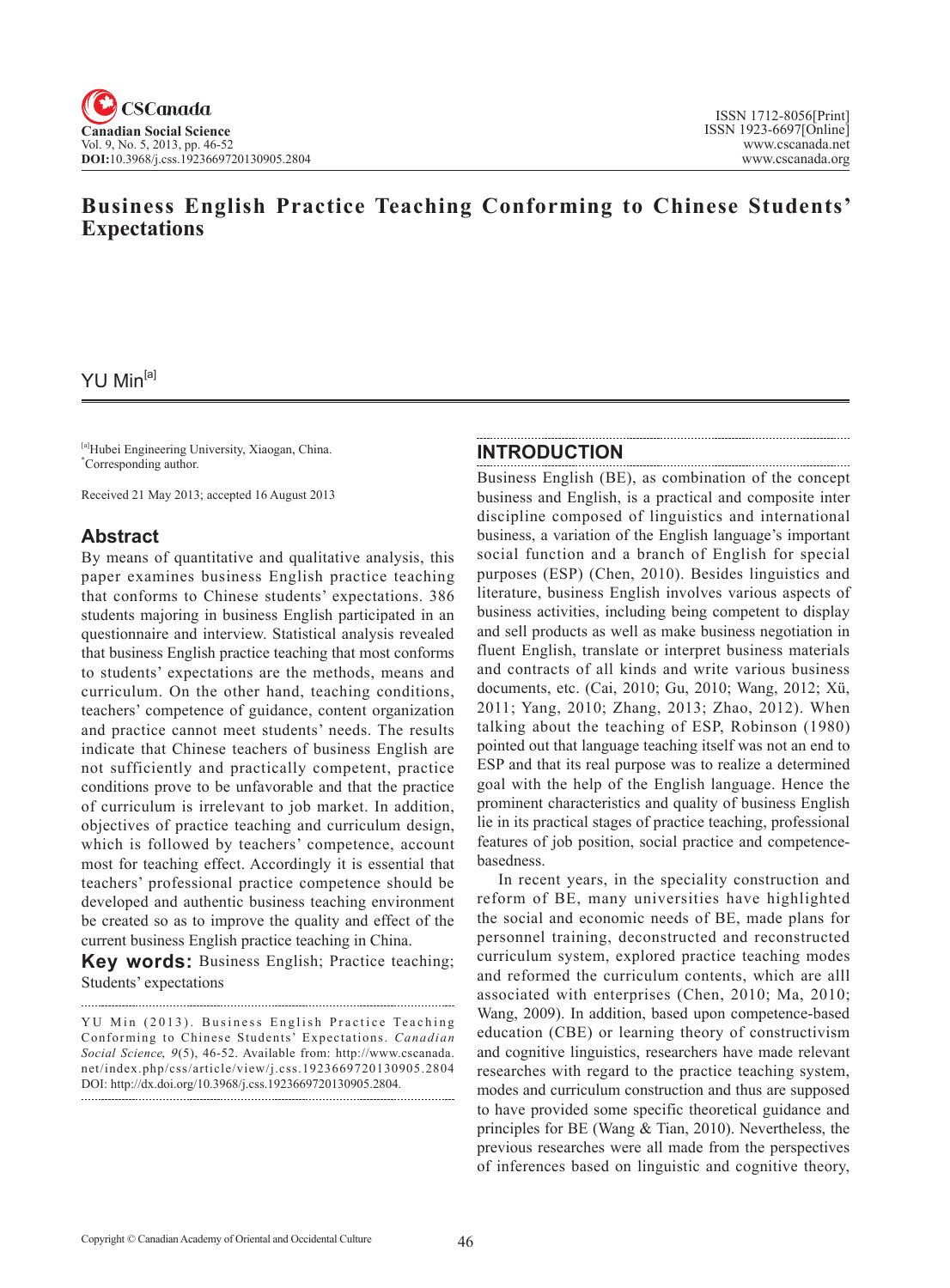the comparisons between experiences of running schools from other countries and the analysis of systematic working process. Sun (2008), Yan & Tang (2012), from the perspective of ESP students' demand theory, analysed curriculum and practice teaching of BE merely at the theoretical level, and his results appeared not convincing, as he failed to provide quantitative and qualitative analyses.

This paper aims to examine students' views of BE practice teaching in China by means of questionnaire and interview so as to provide implications and suggestions for the current BE practice teaching in China.

## **1. RESEARCH DESIGN**

#### **1.1 Questions**

This study employed semi-closed questionnaire, intending to create concept and theory-based model of students' expectations. The researcher analysed the pretest in terms of validity and reliability, selected items that matched the concept and theoretical components so as to construct the questionnaire aiming to investigate BE majors' expectations for BE practice teaching, make a descriptive and frequency analysis of the questionnaire and interview, summarize the status quo and urgent problems in the eyes of students and propose effective solutions and strategies according to the results of regression analysis.

## **1.2 Method**

With the help of relevant literature, interviews with both students and teachers and open questionnaire related to students' view of BE practice teaching, the researcher searched the key words, made scientific comparisons and contrast and constructed valid and reliable questionnaire. Besides, she employed statistical software PASW18.0 and analysed the pretest, revised and formed the questionnaire, made a sample investigation and interview so as to get to know the BE majors' view of practice teaching in the field.

#### **1.3 Analysis of Pretest**

The questionnaire used for the pretest consisted of two parts, namely personal information such as the name of participant's specific university, sex, grade and items about students' expectations of practice teaching, composed of 39 positive options from 11 to 39 with fivepoint Likert scale. The more the value, the more students approved of the item described. Students of BE majors from four universities were chosen to be issued 149 questionnaire and 145 of them were returned and proved to be valid.

The researcher calculated the total scores of each participant, chose the highest 27% and the lowest 27% as high or low score group, with the two groups as independent variables and all the items as dependent variables. Independent sample T-test indicated that there were significant differences between the two groups with regard to all the items  $(P = 0.000<0.001)$ . Then principle component analysis and maximum variance rotation were employed. Bartlett test result is  $x^2 =$ 2762.360, df = 741,  $P < 0.001$ , indicating significant differences and that there were mutual factors among correlation matrix, which means suitable for factor analysis. In addition,  $KMO = 0.834$  also proved it. In the screen plot, starting with the eight factor, the slope tends to be flat or even, revealing that seven factors can account for the information in the questionnaire. Hence to ensure the construct validity of statistical analysis, the factor number among eigenvalues greater than 1 after limited rotation is seven and can explained 54.973% variance in all.

According to the result of factor analysis and the items that each factor is composed of, the seven factors were named "environment and conditions for practice teaching", "objectives and curriculum for practice teaching", "teachers' competence and attitude", "means and methods for practice teaching", "content organization and realization", "evaluation for practice teaching" & "teaching effect for practice teaching". To examine the reliability of the questionnaire and its factors, *Cronbach*'s *alpha* was computed. Result indicated that the coefficient of internal consistency is 0.896. The coefficients for all the factors are more than 0.70, except the item "evaluation for practice teaching" (0.682), which means that homogeneity reliability of the questionnaire is high enough and the questionnaire itself is reliable and stable with 7 dimensions and 39 items.

## **1.4 Participants**

The participants were 386 students majoring in BE from four universities in Hubei province, China, 89 of them were males and 297 females. 372 questionnaires (96.4%) were returned and 348 (90.02%) were valid.

# **2. RESULTS**

#### **2.1 General Analysis of Students' Expectations for BE Practice Teaching**

Descriptive statistical analysis of the multiple-dimensions in the questionnaire indicate that the general conformity is at the intermediate level (Table 1). In other words, students' satisfaction with BE practice teaching is just so so. And among the seven dimensions there is no one which exactly accords with students' expectations. The dimension of highest level is "methods and means for practice teaching" with mean value of 3.3226 only. In addition, "environment and conditions for practice teaching" is below the average level.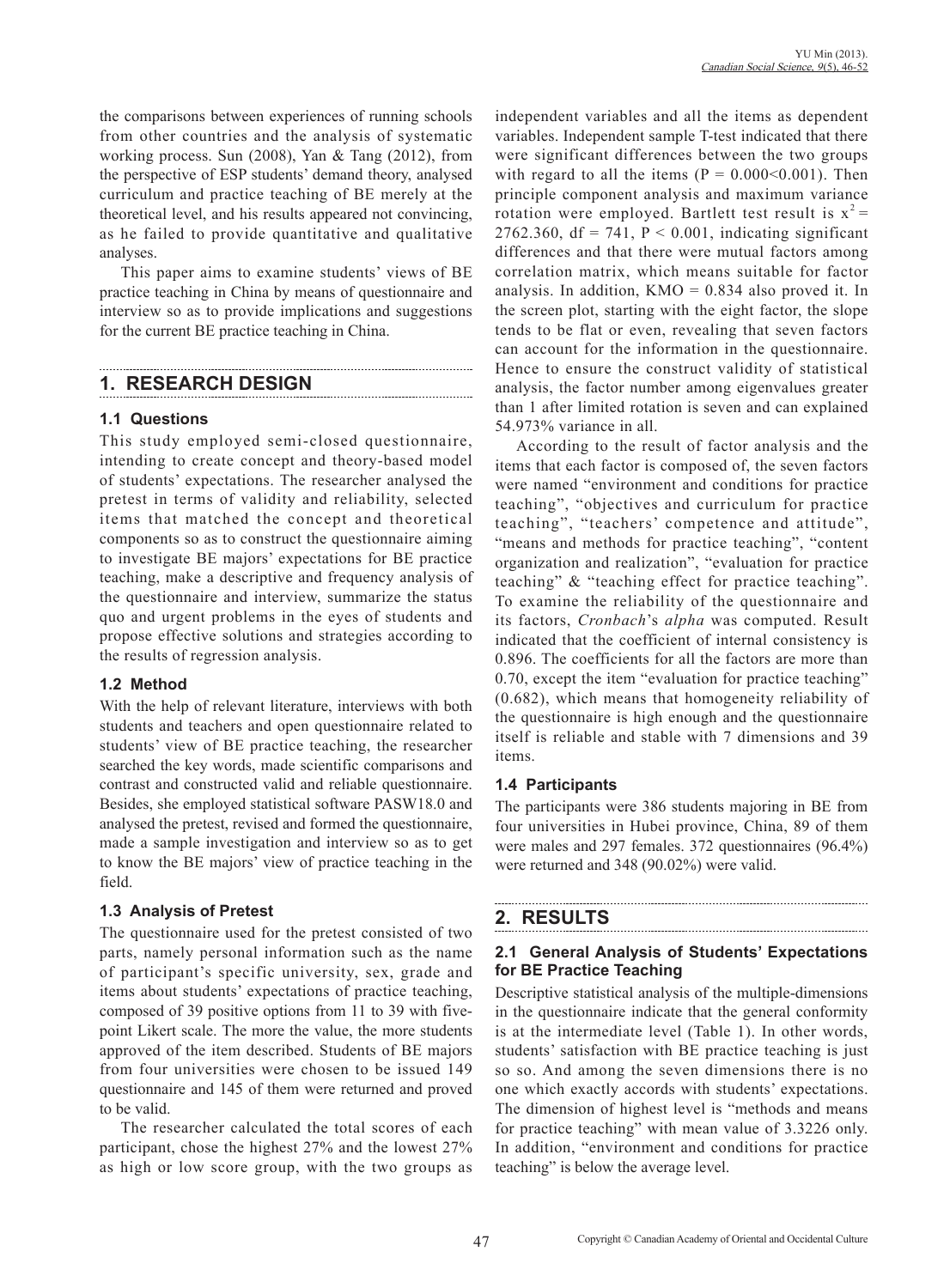| <b>Table 1</b>                                              |  |  |
|-------------------------------------------------------------|--|--|
| <b>Descriptive Statistical Analysis of Seven Dimensions</b> |  |  |

| No. | <b>Dimensions</b>                               |     | Mean   | <b>SD</b> | Rank |
|-----|-------------------------------------------------|-----|--------|-----------|------|
| 4   | Methods and means for practice teaching         | 348 | 3.3236 | 0.54708   |      |
|     | Objectives $&$ curriculum for practice teaching | 348 | 3.1994 | 0.47098   |      |
| 6   | Evaluation for practice teaching                | 348 | 3.1625 | 0.47113   |      |
|     | Teaching effect for practice teaching           | 348 | 3.0996 | 0.56485   |      |
|     | Content organization & realization              | 348 | 3.0754 | 0.52587   |      |
|     | Teachers' competence & attitude                 | 348 | 3.0535 | 0.42873   | 6    |
|     | Environment $&$ conditions for pratice teaching | 348 | 2.7837 | 0.56159   |      |

#### **2.2 Dimension Analysis of Students' Expectations for BE Practice Teaching**

The options in the Likert-scale range from A to E, meaning strongly disagree, disagree, medium, agree and strongly agree. In this study the total percentage of "strongly disagree" and "disagree" is greater than that of "agree" and "strongly agree", namely the inconformity of items and their corresponding dimensions are considered as the focus of BE majors' expectations for practice teaching and the difference value between inconformity and conformity is defined as "gap". For the sake of analysis and discussions, only the items with the maximum and minimum gaps are listed in Table 2 after frequency statistics of all dimensions are technically processed.

From Table 1 it can be clearly seen that all of the items in "objectives & curriculum for practice teaching", "methods and means for practice teaching" and "evaluation for practice teaching" mostly coincide with students' expectations. In their view, the objectives for BE practice teaching are reasonable and the selection of teaching contents also appropriate. In addition, teachers in charge of practice teaching are competent

enough to properly employ various teaching methods and means, use procedural evaluative criteria and assess students' competence according to their products. None of the items in the dimension of "environment & conditions for practice teaching" conforms to students' expectations, especially the outside-campus practice opportunities provided by the university authorities, and enterprises' participation in the practice teaching are far from students' expectations. From the dimension of " teachers' competence & attitude", it can be seen that BE teachers for practice teaching have a good command of business knowledge and that their classroom performance accord with students' expectations. Nevertheless, in the practice teaching teachers' guidance or direction ability proves to be comparatively insufficient and there exist some drawbacks in the administration of checking. The dimension of "content organization & realization" indicates that the authorities attach great importance to students' integrated use of linguistic competence and business skills, but fail to meet job market's practical needs at this level, thus there might be some gap between "content organization & realization" and students' expectations.

#### **Table 2**

|  |  |  | <b>Frequency Statistics of Seven Dimensions</b> ( $D =$ dimensions) |  |  |  |
|--|--|--|---------------------------------------------------------------------|--|--|--|
|--|--|--|---------------------------------------------------------------------|--|--|--|

| $\bf{D}$       | <b>Items</b>                                                                                                | <b>Strongly</b><br>disagree% |      | Disagree% Medium% Agree% |      | <b>Strongly</b><br>$a\text{gree}\%$ | Gap     |
|----------------|-------------------------------------------------------------------------------------------------------------|------------------------------|------|--------------------------|------|-------------------------------------|---------|
| $\mathbf{1}$   | Lots of practice opportunities from off-campus bases                                                        | 10.1                         | 41.6 | 33.8                     | 12.1 | 2.3                                 | 37.3    |
|                | Enterprise evaluation & feedback objective & timely                                                         | 2.6                          | 25.3 | 50.0                     | 20.1 | 2.0                                 | 5.8     |
| 2              | Obvious are the objectives of English communication and business<br>operation.                              | 2.0                          | 17.0 | 55.7                     | 22.7 | 2.6                                 | $-6.3$  |
|                | Specific practice and regular post practice.                                                                | 2.0                          | 14.4 | 42.2                     | 38.5 | 2.9                                 | 25      |
| 3              | Advice teachers have rich experience<br>of business enterprise.                                             | 2.9                          | 30.3 | 48.1                     | 15.5 | 3.2                                 | 14.5    |
|                | Teachers for practice teaching have a good command of business<br>knowledge.                                | 1.7                          | 13.3 | 43.8                     | 37.8 | 3.5                                 | $-26.3$ |
| $\overline{4}$ | "Doing while learning & learning while doing" highlight students"<br>position as subjects.                  | 1.4                          | 16.1 | 53.7                     | 25.6 | 3.2                                 | $-11.3$ |
|                | Multi-dimension teaching means are appropriately employed.                                                  | 2.6                          | 7.2  | 33.3                     | 47.1 | 9.8                                 | $-47.1$ |
| 5              | Business skill operation can splice practical work flow and<br>enterprise project.                          | 3.7                          | 29.3 | 45.4                     | 20.7 | 0.9                                 | 11.4    |
|                | Teaching stresses the integrated use of linguistic competence and<br>business skills.                       | 1.7                          | 10.9 | 40.8                     | 41.1 | 5.5                                 | $-34$   |
|                | Eevaluation criteria for practice teaching are objective.                                                   | 2.9                          | 20.0 | 49.0                     | 26.1 | 2.0                                 | $-5.2$  |
| 6              | Achievements are quantitatively evaluated $\&$ products only are<br>displayed; little written work is done. | 2.0                          | 15.6 | 55.6                     | 24.2 | 2.6                                 | $-9.2$  |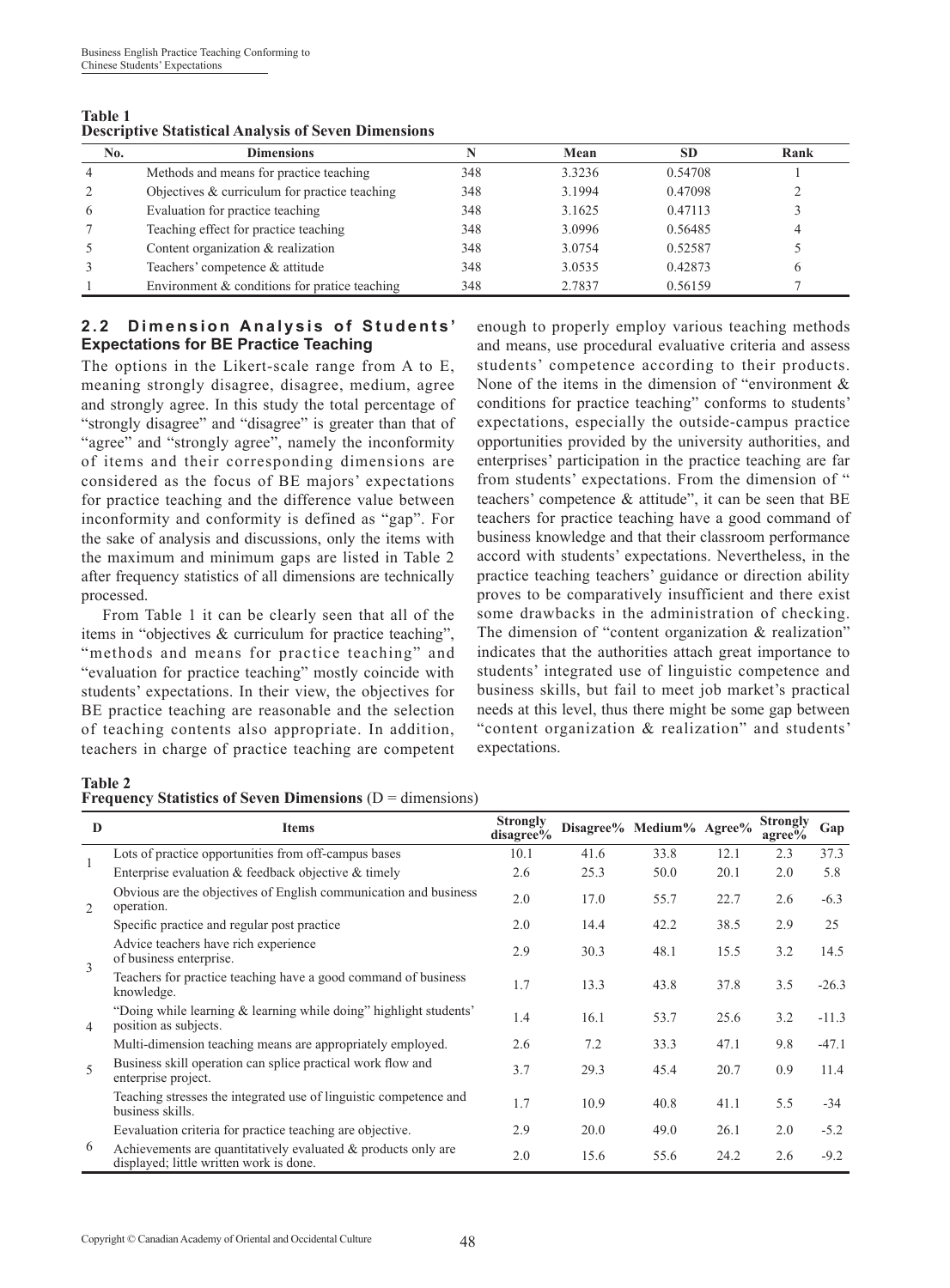#### **2.3 Factor analysis of Teaching Effect**

To get to know more about the status quo of BE practice teaching, there is a need to make a factor analysis of teaching effect and find out the underlying causes. The researcher calculated the total scores of the 6 dimensons "environment & conditions for practice teaching", "objectives & curriculum for practice teaching", "teachers' competence & attitude", "methods and means for practice teaching", "content organization & realization" and "evaluation for practice teaching" for each participant, chose the top 27% as high score group and the bottom 27% as low score group, "teaching effect for practice teaching" as dependent variable. Result of one-way ANOVA indicated that there were significant differences between the two groups  $(P = 0.000 \le 0.001)$  and that the six factors exerted influential effect upon practice teaching. Based upon the above result, correlation analysis was made to find out how the six factors were related to the teaching effect for practice teaching. Table 3 obviously revealed that the correlation between them was extremely significant.

Multiple linear regression analysis was made with the 6 factors as independent variables and the "teaching effect for practice teaching" as dependent one. It was found that simply 4 of them ( "objectives & curriculum for practice teaching", "teachers' competence & attitude", "methods and means for practice teaching" and "content organization & realization") entered the regression model (Table 4).

Based on the result in Table 4, path graph was created for the linear relations among the 4 factors. Summary statement for multiple regression test result was indicated in Table 5.

Let's look at the correlation between "objectives & curriculum for practice teaching", "teachers' competence & attitude", "methods and means for practice teaching" and "teaching effect for practice teaching". The multiple correlation coefficient R is 0.621, coefficient of determination  $R^2$  is 0.386, adjusted  $R^2$  0.378 and standard error of estimate for regression model's mean square error 0.412, respectively accounted for 26.3%, 9.3%, 1.4% and 1.6% of variances. Hence it can be concluded that "objectives & curriculum for practice teaching" explain the greatest amount of variance, followed by "teachers' competence & attitude", indicating that these two factors are the most significant ones that influence "teaching effect for practice teaching" and ought to be paid great attention in the reform of practice teaching.

**Table 3** 

**Correlation Matrix Between the 6 Factors and the Teaching Effect for Practice Teaching**

|                                       | <b>Environment</b><br>& conditions | Objectives &<br>curriculum | Teachers'<br>competence &<br>attitude | <b>Methods and</b><br>means | <b>Content</b><br>organization &<br>realization | <b>Evaluation</b> |
|---------------------------------------|------------------------------------|----------------------------|---------------------------------------|-----------------------------|-------------------------------------------------|-------------------|
| Environment & conditions              |                                    |                            |                                       |                             |                                                 |                   |
| Objectives & curriculum               | $0.335***$                         |                            |                                       |                             |                                                 |                   |
| Teachers' competence & attitude       | $0.353***$                         | $0.439***$                 |                                       |                             |                                                 |                   |
| Methods and means                     | $0.468***$                         | $0.492***$                 | $0.364***$                            |                             |                                                 |                   |
| Content organization & realization    | $0.409***$                         | $0.384$ ***                | $0.364$ ***                           | $0.2963***$                 |                                                 |                   |
| Evaluation for practice teaching      | $0.295***$                         | $0.487***$                 | $0.342***$                            | $0.280***$                  | $0.181$ <sup>**</sup>                           |                   |
| Teaching effect for practice teaching | $0.314***$                         | $0.513***$                 | $0.499***$                            | $0.405***$                  | $0.401***$                                      | $0.311***$        |

\*\*P<0.01, \*\*\*P<0.001

#### **Table 4 Regressin Analysis Result**

| <b>Dimension</b>                               | Model                                 |       | <b>SE</b> | <b>Standard</b><br>coefficient |       | Sig.  | <b>Tolerance</b> | VIF   |
|------------------------------------------------|---------------------------------------|-------|-----------|--------------------------------|-------|-------|------------------|-------|
|                                                | Constant                              | 0.474 | 0.192     |                                | 2.465 | 0.014 |                  |       |
| Teaching<br>effect for<br>practice<br>teaching | Objectives $&$ curriculum             | 0.264 | 0.058     | 0.249                          | 4.518 | 0.000 | 0.590            | 1.694 |
|                                                | Teachers' competence & attitude       | 0.350 | 0.058     | 0.292                          | 6.014 | 0.000 | 0.759            | 1.317 |
|                                                | Methods and means                     | 0.130 | 0.047     | 0.136                          | 2.75  | 0.006 | 0.730            | 1.369 |
|                                                | Content organization &<br>realization | 0.132 | 0.045     | 0.142                          | 2.892 | 0.004 | 0.742            | 1.347 |

**Table 5**

**Summary Statement for Regression Model** 

| Model |                      |       | Adjusted $\mathbb{R}^2$ | SE    | $R^2$ revised | <b>F</b> revised |
|-------|----------------------|-------|-------------------------|-------|---------------|------------------|
|       | $0.513^{\circ}$      | 0.263 | 0.261                   | 0.450 | 0.263         | 123.657          |
| ∸     | $0.597^{\,\rm b}$    | 0.356 | 0.353                   | 0.420 | 0.093         | 49.940           |
|       | 0.610 <sup>c</sup>   | 0.372 | 0.367                   | 0.416 | 0.016         | 8.568            |
|       | $0.621$ <sup>d</sup> | 0.386 | 0.378                   | 0.412 | 0.014         | 7.563            |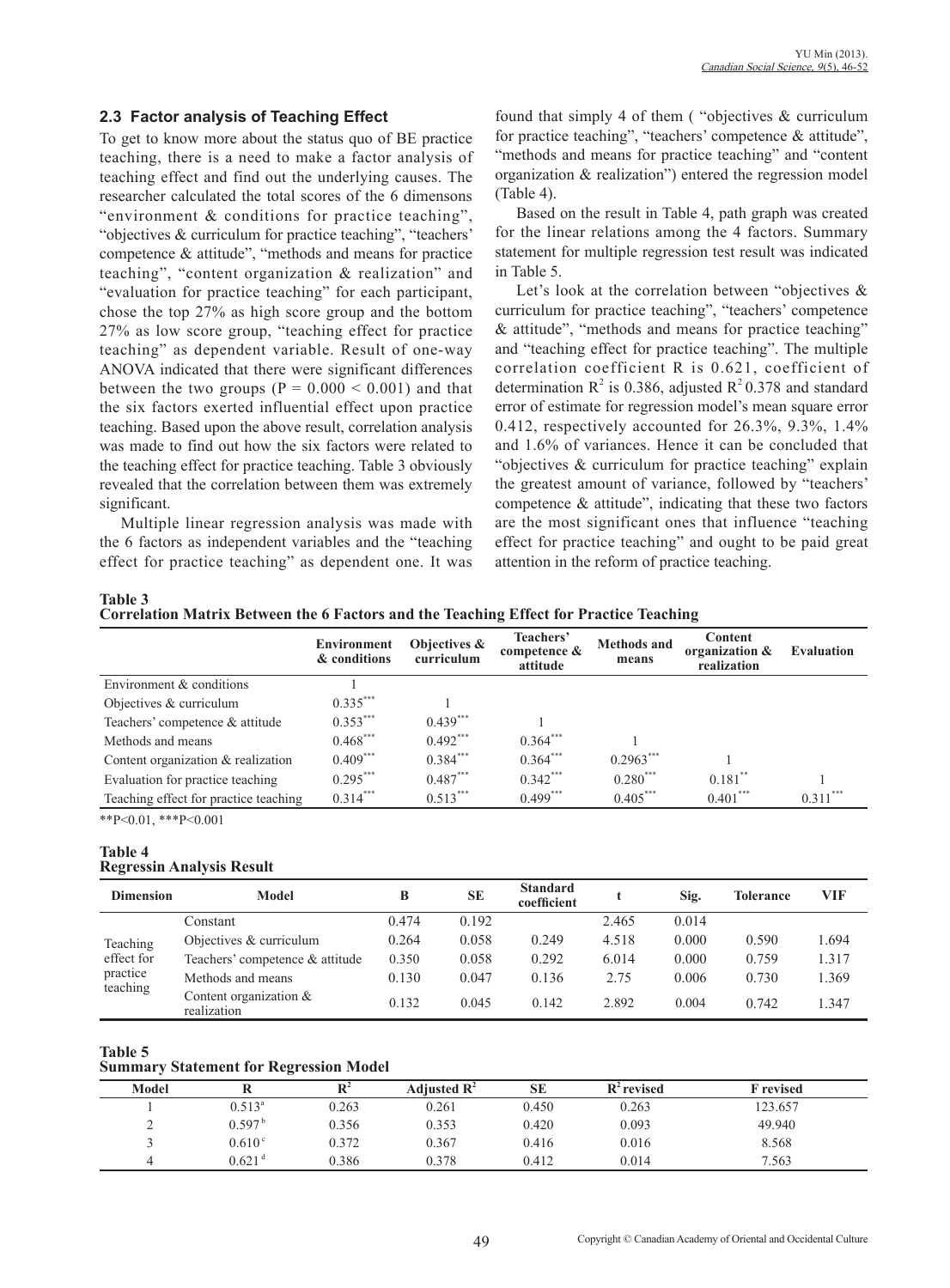## **3. DISCUSSION AND SUGGESTIONS**

#### **3.1 Problems in the Practice Teaching of Business English**

a. Conditions for BE practice teaching at the four universities turn out to be unitary and insufficient enterprise participation is involved. Firstly, from the lack of off-campus practice teaching bases, few opportunities can be provided for students to work on regular posts. For instance, for the item of "lots of practice opportunities from off-campus bases", 51.7% of the students chose "disagree" and 33.8 % chose "medium", indicating that participants were not satisfied with the off-campus opportunities for practice teaching provided by the universities authorities. Off-campus practice teaching has been an important means through which majors of business English practice their own professional skills, but in reality many students failed to be offered such opportunities, which in due course of time may exert negative impact upon their command of professional skills and even survival competence in future job market. Thus special attention should be paid to the current conditions for BE practice teaching. Secondly, part-time faculty from enterprises are expected to be in charge of students' practice teaching. The fact is that there seem to be too few of part-time faculty, who do not work long enough for students to have frequent contact with these teachers with rich practice experiences. Besides, too few opportunities are supplied. 56.4% of the students do not think that part-time faculty from enterprises undertake half of the practice teaching courses.

In recent years, in the course of speciality construction and reform, emphasis has been laid on the connection between universities and enterprises. However, from the results of questionnaire it can be obviously seen that as far as the speciality of business English is concerned, cooperation between universities and enterprises does not go well, especially in the provision of practice posts for students of BE and the participation of enterprises in the practice teaching. No beneficial backwash effect has been achieved up to now.

b. Teachers fail to have strong foundation in practice skills and administration of assessment is neglected. It is true that teachers of business English has a good command of business professional knowledge. Nevertheless, as advice teachers for practice teaching, their knowledge structure seems to be unbalanced. As for the item "advice teachers have rich experience of business enterprise", 33.2% of the students do not agree, and 48.1% choose the option "medium". It can be seen clearly that most Chinese teachers of business English used to teach the English language only with limited working experience or practical operation competence in international trade, finance and marketing (Zhao, 2012). They have to learn while teaching. Because of

the teachers' comparative incompetence of organization and guidance, administration and evaluation of students' practice abilities turn out to be less than objective or scientific. Hence merely 27.5% of the students agree that teachers in charge of BE practice teaching are responsible and capable of guidance, administration and assessment.

c. Contents for practice teaching pay too much attention to theory and are separated from practice. As a rule, teaching contents are determined according to teaching objectives. In current study, training courses with regard to linguistic competence and business skills in some degree do not coincide with practical professional requirements. 27.7% of the participants do not agree that "training contents at the linguistic level are closely associated with requirements of business professional posts", and 51.7% chose the option "medium". At the same time, 21.6% assume that "business skill operation is able to comply with practical business procedures and enterprise projects". Although all the four universities have attached great importance to the occupation and practicality of practice teaching, the arrangement of classroom practice teaching remains to be traditional to a great extent. In the interview after the questionnaire, some students proposed that teachers were on the whole good at explaining the professional theoretical knowledge but failed to pay sufficient attention to business skill operations and that many teachers simply informed students of how to do it in the classroom instead of offering practical illustration for practice teaching. In recent years, theoretical education ideal based upon the combination of working and learning has become the guidance one for human resources training model and the current curiculum construction and reform. Therefore enterprises' practical needs have been indeed taken into account with regard to the development of course system and design of objectives & curriculum for practice teaching. The format of the system proves to be comparatively complete, teaching objectives & curriculum arrangement appropriate  $(M = 3.1994)$ , and the organization pattern for practice teaching has been optimized. However, there is still much room for improvement. In other words, the realization of contents teaching does not exactly comply with the objectives and design and deviates from the original connotation of practice.

#### **3.2 Suggestions for BE Practice Teaching**

A. It is essential that teachers in charge of BE practice teaching improve their practice competence. Results of statistical analysis indicated that the general effects of business English practice teaching are intermediate (of medium level). The two norms "the business English practice skills obtained at school can meet the needs of practical work"  $(M = 3.08)$  and "they have developed students' competence of starting their own business " ( $M =$ 2.94) which most directly test practice teaching are found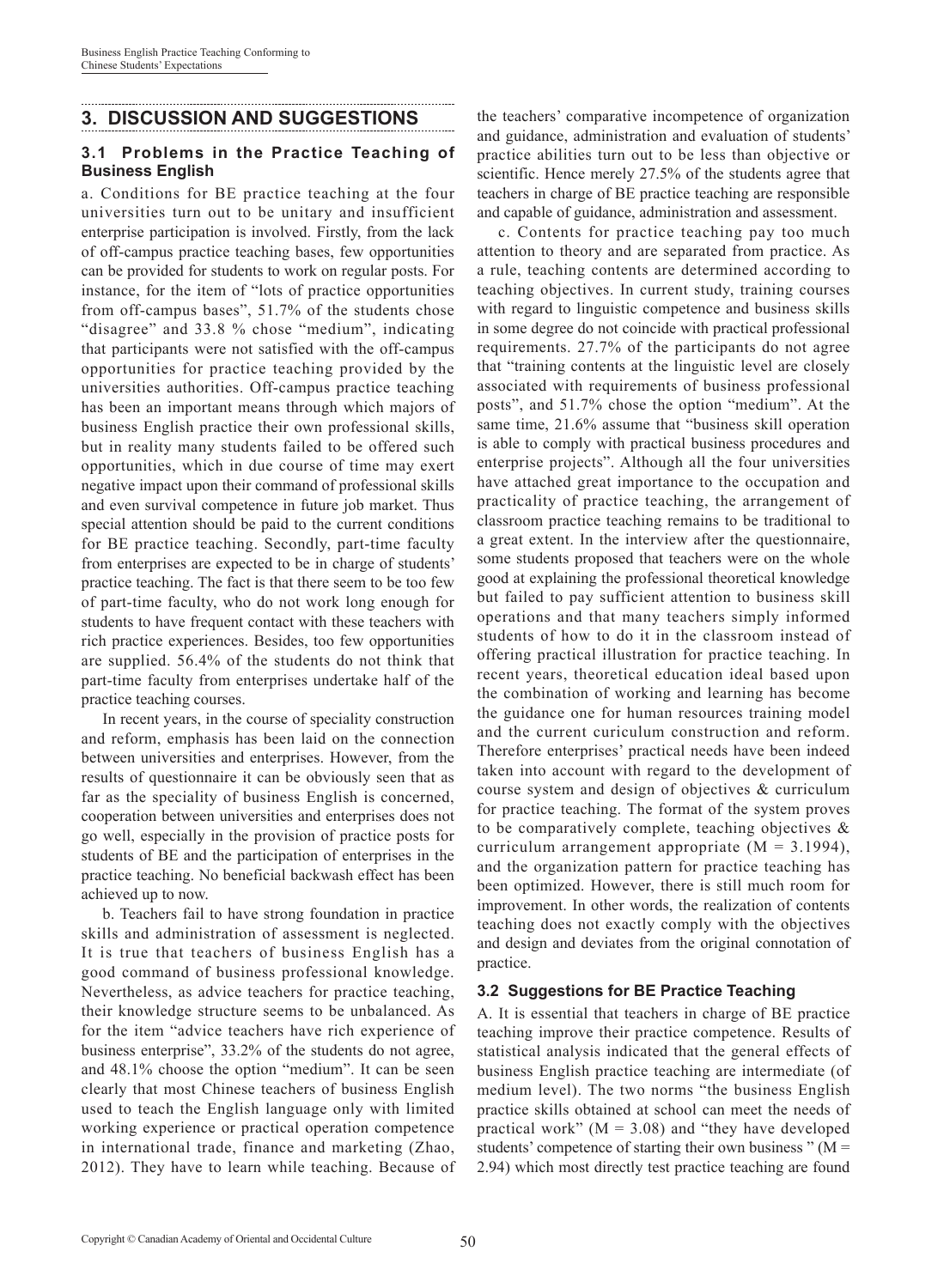to be at the bottom of the 9 criteria, suggesting that there is further need for students' practical skills learnt in the classroom to be connected with working needs. According to the regression analysis of influence factors, to improve the practice teaching effect, more attention are to be paid to the four factors, including "objectives & curriculum", "teachers' competence & attitude", "methods & means" and "content organization & realization for practice teaching", among which "objectives & curriculum" exert the greatest influence upon the effect of practice teaching  $(r = 0.513^{***})$ , followed by "teachers' competence & attitude" $(r = 0.499***^*)$ . Results of questionnaire and interview also revealed that objectives & curriculum for practice teaching of BE have gradually become mature after years of hard work. The result that training courses for linguistic and BE skills do not exactly conform to the practical professional requirements is due to teachers' insufficient competence in practice teaching. Therefore the greatest obstacle that affect the quality and effect of BE practice teaching should be teachers comprehensive qualities.

Whether practice teaching can be effective mainly depends on instructors' professional practice qualities. Teachers in charge of business English are not only supposed to have a good command of EFL listening, speaking, reading and writing, but also be well aware of the environment in which business English is used,the needs which linguistic skills can meet with in such circumstances and high proficiency of BE practice competence (Wang, 2009). See to it that teachers make clear of the theories with regard to software office, information search, business negotiation, document processing, e-commerce platform for practical operation, customs declaration & commodity inspection, cancel after verification drawback and freight management. In addition, they have to put practice teaching in place and play the roles of experienced "businessmen" in the classroom (Liang, 2006). To improve BE teachers' competence in practice teaching, it is suggested to make full use of the on-campus teachers as well as the offcampus enterprises and social resources. Besides, it proves to be good policy for teachers to have in-service training, post-practice, get certificates related to their specialities and participate in the specific operating process and practice activities for foreign trade enterprises. On the other hand, part-time faculty of high proficiency are needed and advisers with rich experiences and solid theory foundation of basic skills are to be invited to guide practice teaching. In a word, it is essential to reconstruct teachers, improve their competence in practice teaching so as to meet the needs of the actual business English practice teaching.

B. Authentic teaching environments are to be created so as to ensure the quality of BE practice teaching. The current on-campus practice for BE is done inside in the simulation environment. Such simulation training provides students with multiple software simulations and make up for the unicity of the off-campus practice base, which may offer students authentic working practice and obviously reveal their competence in the combination of theory with practice. Thus it is essential to integrate oncampus and off-campus practice, not only create perfect on-campus teaching environments but also strengthen cooperations between universities and enterprises, set up a series of sturdy and effective off-campus practice teaching bases.

There is no doubt that foreign trade enterprises and business companies from off-campus practice bases are in most cases professional. Most of them deal with singlet type of products and are merely able to provide at most two or three practice posts, reluctant to admit groups of students for practical training. In addition, due to the reasons of business secrets, it is usually difficult for students to get to the essence of operation in their practice posts and time and space are both limited. With the rapid development and application of e-commerce and internet trade, the traditional on-campus simulation training and post-practice cannot satisfy students' needs for practical skill training. Hence the school authorities are suggested to look for new breakthrough and carriers for schoolenterprise cooperation with regard to environment and conditions that comply with authentic business practice. In addition, they have to improve practice teaching by introducing enterprises into schools, setting up the operation model of combining teaching process with business trade enterprises, and relying on internet trade platform and the introduced foreign trade enterprises, which can not only train teachers' practical speciality competence, but also ensure that linguistic training courses are as close to business posts as possible and that business skill operation accords with practical work flow and enterprise project so as to improve the quality and effect of business English practice teaching.

#### **REFERENCES**

Cai, J. G., & Liao, L. C. (2010). Academic English or professional one: Reflections on China's ESP teaching. *Foreign Language Education*, (10), 47-51.

- Chen, J. P. (2010). *A study of business English* (pp*.*3-11). Hangzhou: Zhejiang University Press:.
- Chen, X. X. (2010). Theoretical issues on business English test. *Foreign Language Research*, (6), 89-92.
- Gu, Z. Z. (2010). Analysis and strategies for present ESP teaching at Chinese universities. *Computer-assisted Foreign Language Education*, (3), 45-51.
- Liang, X. S., Chen, L. F., & Lu, Y. (2006). Problems and solutions in the ESP discipline construction for English majors. *Foreign Language World*, (4), 30-35.